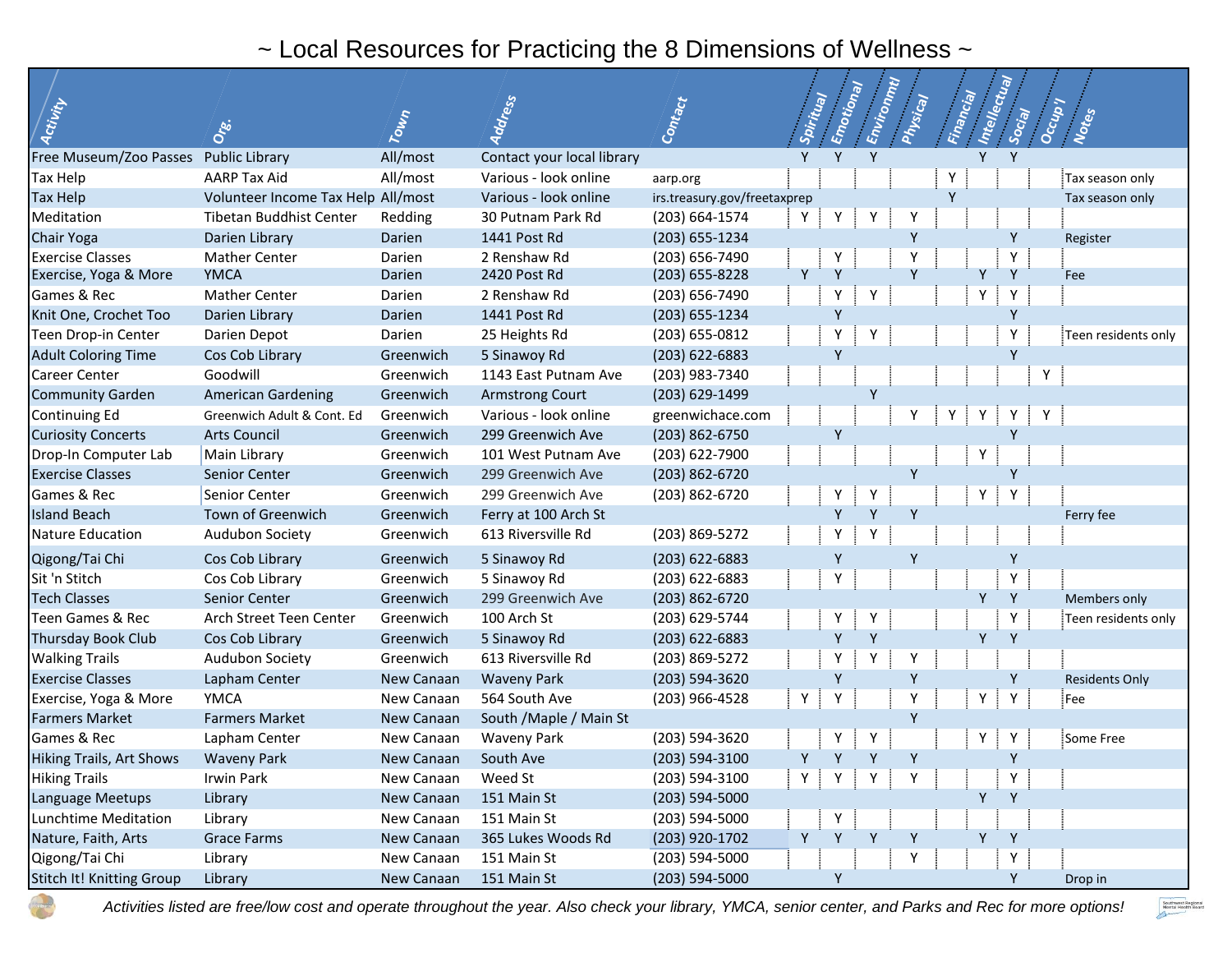## ~ Local Resources for Practicing the 8 Dimensions of Wellness ~

| Activity                                  |                                         |          | Address                                  | Contact          | Spiritual | Emotional | Emvironmu | Physical | Financial | Intellectual  |        | Occupy |                      |
|-------------------------------------------|-----------------------------------------|----------|------------------------------------------|------------------|-----------|-----------|-----------|----------|-----------|---------------|--------|--------|----------------------|
|                                           | Ore.                                    | Town     |                                          |                  |           |           |           |          |           |               | Social |        | Notes                |
| <b>Walking Trails, Nature</b>             | New Canaan Nature Center New Canaan     |          | 144 Oenoke Ridge                         | (203) 966-9577   |           | Y         |           |          |           |               |        |        |                      |
| 30 Hour Famine                            | St. Philip's Church                     | Norwalk  | 25 France St                             | (203) 847-4549   | Y         |           |           |          |           |               | Y      |        | Annual               |
| 3D Printing                               | Public Library                          | Norwalk  | 1 Belden Ave                             | (203) 899-2780   |           |           |           |          |           | Y             |        | Y      |                      |
| <b>Beach</b>                              | Calf Pasture & Shady Beach Norwalk      |          | Calf Pasture Beach Rd                    | (203) 854-7806   |           | γ         |           |          |           |               |        |        | Parking fee          |
| Books & Meals on Wheels                   | Public Library                          | Norwalk  | 1 Belden Ave                             | (203) 899-2780   |           | Y         |           |          |           | Y             | Y      |        |                      |
| <b>Career Center</b>                      | Goodwill                                | Norwalk  | 15 Cross St                              | (203) 840-0361   |           |           |           |          |           |               |        |        |                      |
| <b>Community Garden</b>                   | Fodor Farm                              | Norwalk  | 328 Flax Hill Rd                         | (203) 854-3200   |           | Υ         |           |          |           |               |        |        |                      |
| <b>Continuing Ed</b>                      | McMahon High School                     | Norwalk  | 300 Highland Ave                         | (203) 854-4115   |           |           |           |          |           |               | Y      |        | For surrounding town |
| <b>Continuing Education</b>               | Norwalk Community College               | Norwalk  | 188 Richards Ave                         | (203) 857 7000   |           |           |           |          |           |               | Y      | Υ      |                      |
| <b>Corps Community Center</b>             | <b>Salvation Army</b>                   | Norwalk  | 14 Byington Place                        | (203) 866-2125   |           |           |           |          | Y         |               |        | Y      |                      |
| Dog Park                                  | <b>Taylor Farm</b>                      | Norwalk  | 7 Calf Pasture Beach Rd                  | (203) 854-7806   |           |           |           |          |           |               | Υ      |        |                      |
| Drop-in Center                            | Young Adult Space                       | Norwalk  | 650 West Ave                             | $(203)$ 853-0600 | Y         | Y         |           |          |           |               | Y      |        |                      |
| <b>Exercise Classes</b>                   | Senior Center                           | Norwalk  | 11 Allen Rd                              | (203) 847-3115   |           |           |           |          |           |               | Y      |        |                      |
| <b>Exercise Classes</b>                   | Senior Center South                     | Norwalk  | 92 Cedar St                              | (203) 299-1500   |           |           |           |          |           |               | v      |        |                      |
| Games & Rec                               | Senior Center                           | Norwalk  | 11 Allen Rd                              | (203) 847-3115   |           |           |           |          |           | Υ             | Y      |        |                      |
| Games & Rec                               | Senior Center South                     | Norwalk  | 92 Cedar St                              | (203) 299-1500   |           |           |           |          |           |               |        |        |                      |
| Hiking Trails, Frisbee Golf Cranbury Park |                                         | Norwalk  | 300 Grumman Ave                          |                  | Y         |           |           |          |           |               |        |        |                      |
| Labyrinth                                 | Devon's Place Playground                | Norwalk  | 295 West Ave                             | (203) 854-7806   | Y         | ν         |           | Y        |           |               |        |        |                      |
| Labyrinth                                 | St. Paul's on the Green                 | Norwalk  | 60 East Ave                              | (203) 847-2806   | Υ         | Y         |           |          |           |               |        |        |                      |
| Maritime Aquarium                         | Maritime Aquarium                       | Norwalk  | 10 N Water St                            | (203) 852-0700   |           | γ         |           |          |           |               |        |        |                      |
| Mini Golf                                 | Norwalk Cove Marina                     | Norwalk  | 48 Calf Pasture Beach Rd                 | (203) 838-2326   |           |           |           |          |           |               |        |        |                      |
| Open Night /3D printing                   | Fairfield County Makers Guild           | Norwalk  | 327 Main Ave                             | (203) 810-4174   |           | Y         | Y         |          |           | Υ             |        |        |                      |
| <b>Running Group</b>                      | Lightfoot Runners                       | Norwalk  |                                          | (203) 434-6746   |           |           |           |          |           |               |        |        |                      |
| Sahaja Meditation                         | <b>Public Library</b>                   | Norwalk  | 1 Belden Ave                             | (203) 899-2780   |           | γ         |           |          |           |               | Υ      |        |                      |
| Sailing/kayaking (rental)                 | Calf Pasture Beach                      | Norwalk  | Calf Pasture Beach Rd                    | (203) 854-7806   |           |           | Υ         |          |           |               | Υ      |        | Fee; summer only     |
| <b>Tech Classes</b>                       | Senior Center                           | Norwalk  | 11 Allen Rd                              | (203) 847-3115   |           |           |           |          |           | Υ             | Y      |        |                      |
| Technology Workshops                      | Public Library                          | Norwalk  | 1 Belden Ave                             | (203) 899-2780   |           |           |           |          |           | Υ             |        |        |                      |
| Teen Room                                 | <b>Public Library</b>                   | Norwalk  | 1 Belden Ave                             | (203) 899-2780   |           |           |           |          |           |               | Y      |        |                      |
| Weekly runs                               | <b>Endurance House</b>                  | Norwalk  | 515 West Ave                             | (203) 831-8101   |           | Υ         |           |          |           |               |        |        | Drop in              |
| Zumba Classes                             | <b>Public Library</b>                   | Norwalk  | 1 Belden Ave                             | (203) 899-2780   |           |           |           |          |           |               | Y      |        |                      |
| Outdoor theater                           | Shakespeare on the Sound Rowayton       |          | Pinkney Park, 177 Rowaytc (203) 299-1300 |                  |           | Υ         |           |          |           | Υ             | Y      |        |                      |
| American Job Center                       | CT Department of Labor                  | Stamford | 141 Franklin St, 2nd Fl                  | (203) 353-1702   |           |           |           |          | Y         | Y             |        | Y      |                      |
| <b>Art Classes</b>                        | <b>Stamford Senior Center</b>           | Stamford | 888 Washington Blvd                      | (203) 977-5151   |           |           |           |          |           | Y             | Y      |        |                      |
| <b>Corps Community Center</b>             | <b>Salvation Army</b>                   | Stamford | 198 Selleck St                           | (203) 359-2320   |           |           |           |          | Y         |               |        | Y      |                      |
| <b>ESL Courses</b>                        | Ferguson Library                        | Stamford | 1 Public Library Plaza                   | (203) 964-1000   |           |           |           |          |           | $Y \parallel$ | Y      |        |                      |
| <b>Exercise Classes</b>                   | <b>Stamford Senior Center</b>           | Stamford | 888 Washington Blvd                      | $(203)$ 977-5151 |           |           |           | Y        |           |               | Y      |        |                      |
| Farm, nature, walking                     | Stamford Museum & Nature Cente Stamford |          | 39 Scofieldtown Rd                       | (203) 322-1646   |           |           | Υ         |          |           | Y             |        |        |                      |

*Activities listed are free/low cost and operate throughout the year. Also check your library, YMCA, senior center, and Parks and Rec for more options!*